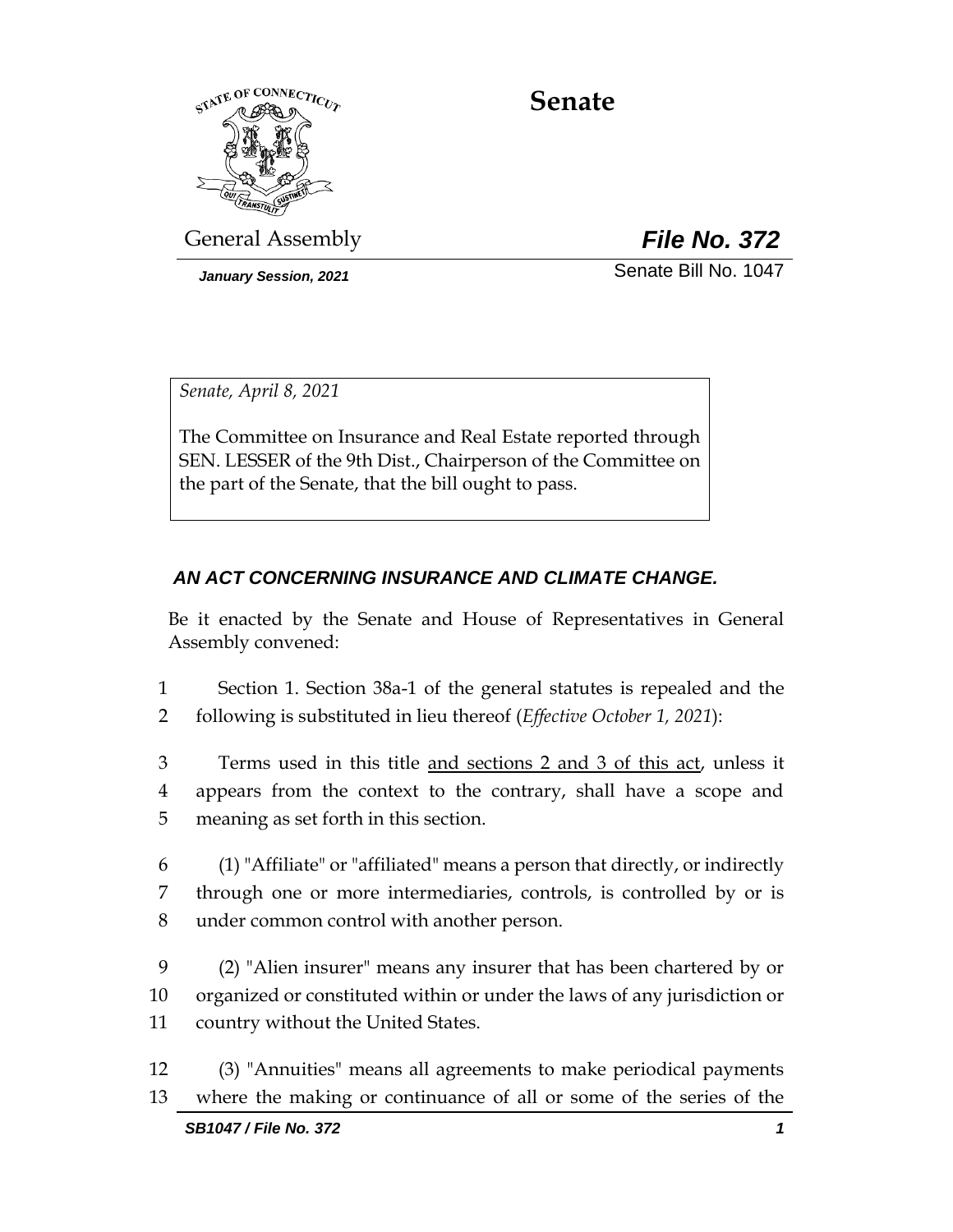payments, or the amount of the payment, is dependent upon the continuance of human life or is for a specified term of years. This definition does not apply to payments made under a policy of life insurance.

(4) "Commissioner" means the Insurance Commissioner.

 (5) "Control", "controlled by" or "under common control with" means the possession, direct or indirect, of the power to direct or cause the direction of the management and policies of a person, whether through the ownership of voting securities, by contract other than a commercial contract for goods or nonmanagement services, or otherwise, unless the power is the result of an official position with the person.

 (6) "Domestic insurer" means any insurer that has been chartered by, incorporated, organized or constituted within or under the laws of this state.

 (7) "Domestic surplus lines insurer" means any domestic insurer that has been authorized by the commissioner to write surplus lines insurance.

 (8) "Foreign country" means any jurisdiction not in any state, district or territory of the United States.

 (9) "Foreign insurer" means any insurer that has been chartered by or organized or constituted within or under the laws of another state or a territory of the United States.

 (10) "Insolvency" or "insolvent" means, for any insurer, that it is unable to pay its obligations when they are due, or when its admitted assets do not exceed its liabilities plus the greater of: (A) Capital and surplus required by law for its organization and continued operation; or (B) the total par or stated value of its authorized and issued capital stock. For purposes of this subdivision "liabilities" shall include but not be limited to reserves required by statute or by regulations adopted by the commissioner in accordance with the provisions of chapter 54 or specific requirements imposed by the commissioner upon a subject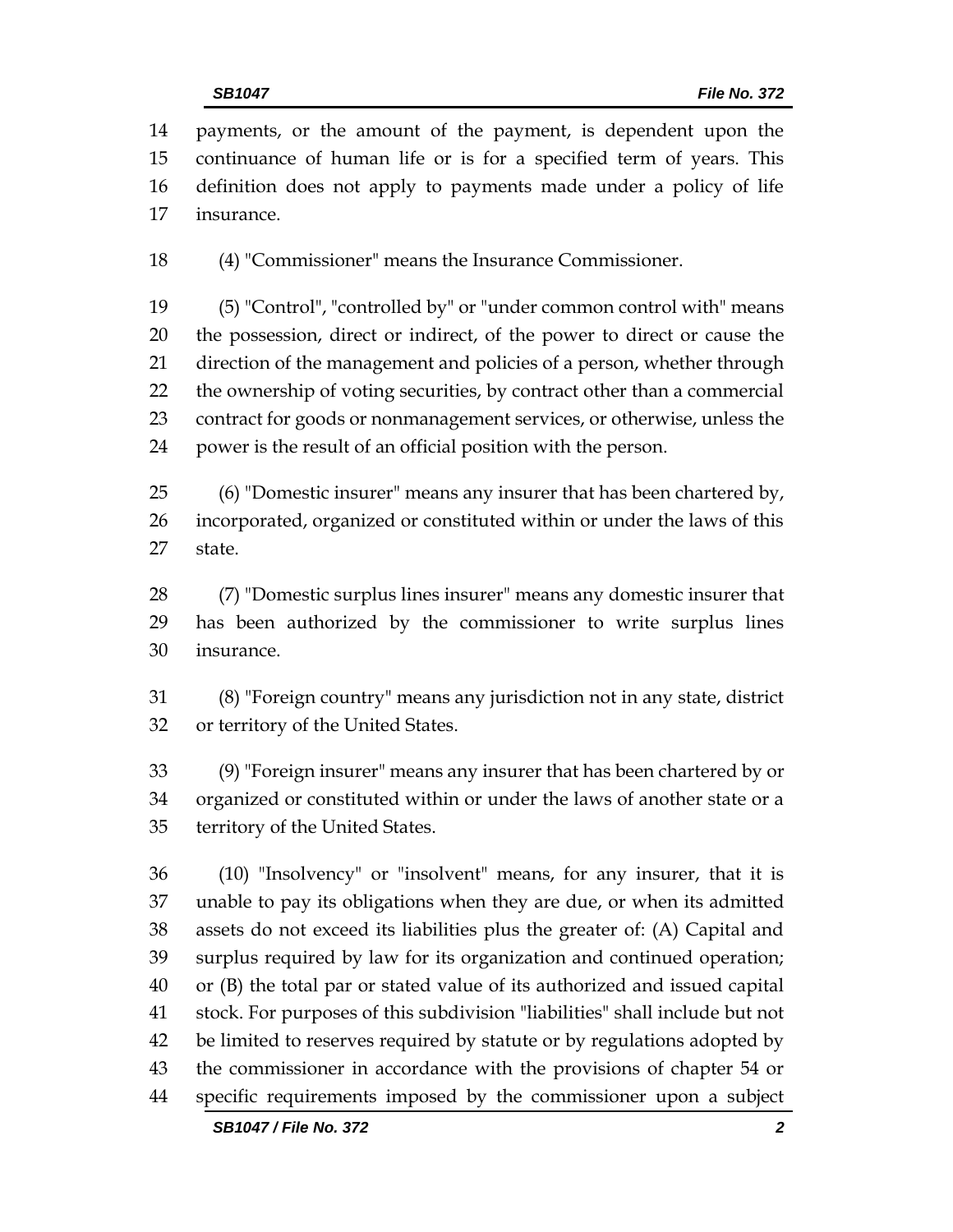company at the time of admission or subsequent thereto.

 (11) "Insurance" means any agreement to pay a sum of money, provide services or any other thing of value on the happening of a particular event or contingency or to provide indemnity for loss in respect to a specified subject by specified perils in return for a consideration. In any contract of insurance, an insured shall have an interest which is subject to a risk of loss through destruction or impairment of that interest, which risk is assumed by the insurer and such assumption shall be part of a general scheme to distribute losses among a large group of persons bearing similar risks in return for a ratable contribution or other consideration.

 (12) "Insurer" or "insurance company" includes any person or combination of persons doing any kind or form of insurance business other than a fraternal benefit society, and shall include a receiver of any insurer when the context reasonably permits.

 (13) "Insured" means a person to whom or for whose benefit an insurer makes a promise in an insurance policy. The term includes policyholders, subscribers, members and beneficiaries. This definition applies only to the provisions of this title and does not define the meaning of this word as used in insurance policies or certificates.

 (14) "Life insurance" means insurance on human lives and insurances pertaining to or connected with human life. The business of life insurance includes granting endowment benefits, granting additional benefits in the event of death by accident or accidental means, granting additional benefits in the event of the total and permanent disability of the insured, and providing optional methods of settlement of proceeds. Life insurance includes burial contracts to the extent provided by section 38a-464.

 (15) "Mutual insurer" means any insurer without capital stock, the managing directors or officers of which are elected by its members.

(16) "Person" means an individual, a corporation, a partnership, a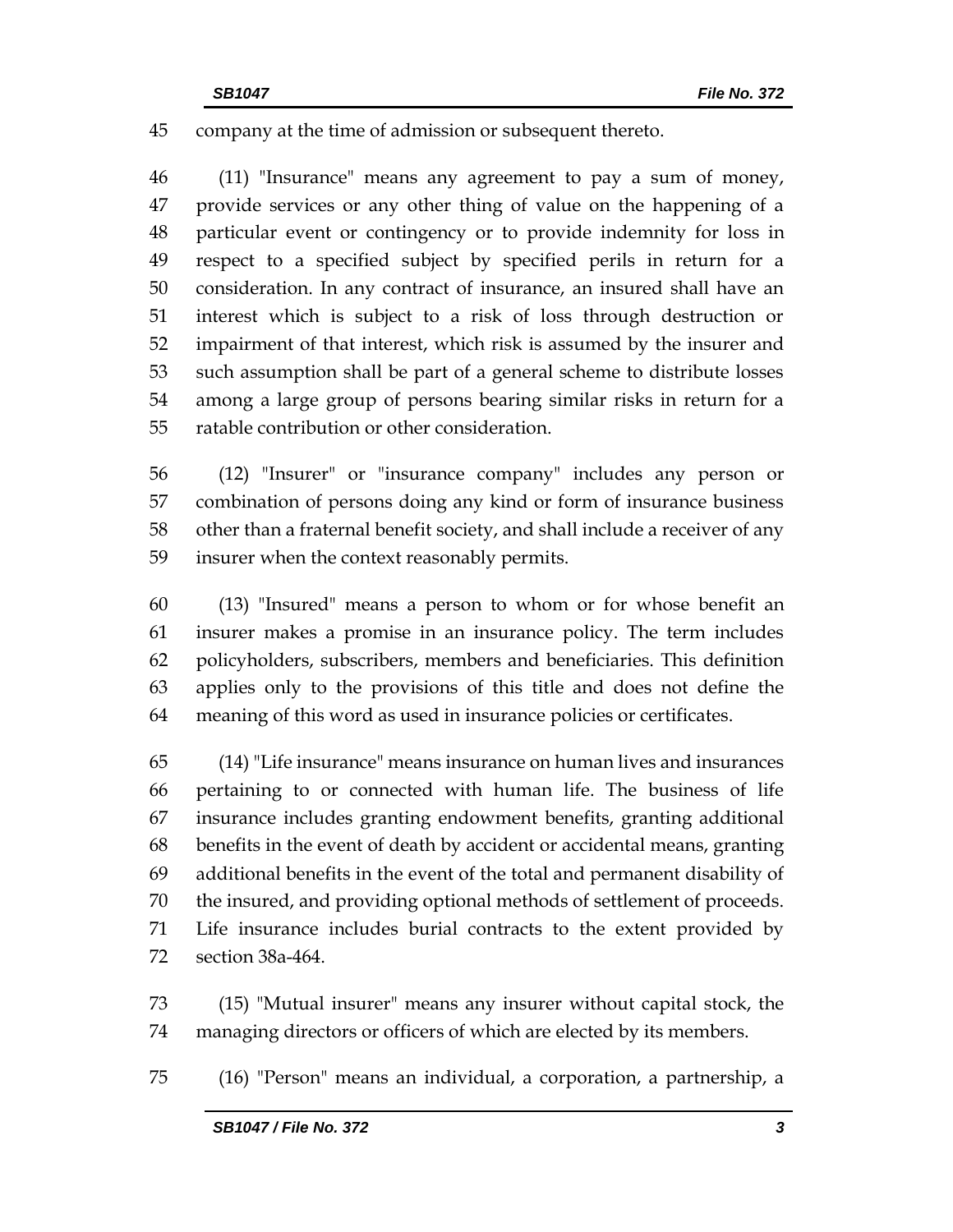limited liability company, an association, a joint stock company, a business trust, an unincorporated organization or other legal entity. (17) "Policy" means any document, including attached endorsements and riders, purporting to be an enforceable contract, which memorializes in writing some or all of the terms of an insurance contract. (18) "State" means any state, district, or territory of the United States. (19) "Subsidiary" of a specified person means an affiliate controlled 84 by the person directly, or indirectly through one or more intermediaries. (20) "Unauthorized insurer" or "nonadmitted insurer" means an insurer that has not been granted a certificate of authority by the commissioner to transact the business of insurance in this state or an insurer transacting business not authorized by a valid certificate. (21) "United States" means the United States of America, its territories and possessions, the Commonwealth of Puerto Rico and the District of Columbia. Sec. 2. (NEW) (*Effective October 1, 2021*) (a) (1) Not later than January 93 1, 2022, the commissioner shall develop and implement criteria for each insurer doing business in this state to submit, at least annually, to the commissioner a report disclosing: (A) Such insurer's investments in fossil fuels; (B) The degree to which such insurer's investments are exposed to climate risks; and (C) Information concerning such insurer's gross premium underwriting for insureds involved in the fossil fuel industry and related industries. (2) The criteria developed by the commissioner pursuant to subdivision (1) of this subsection shall enable the commissioner to post the information reported to the commissioner pursuant to subsection (b)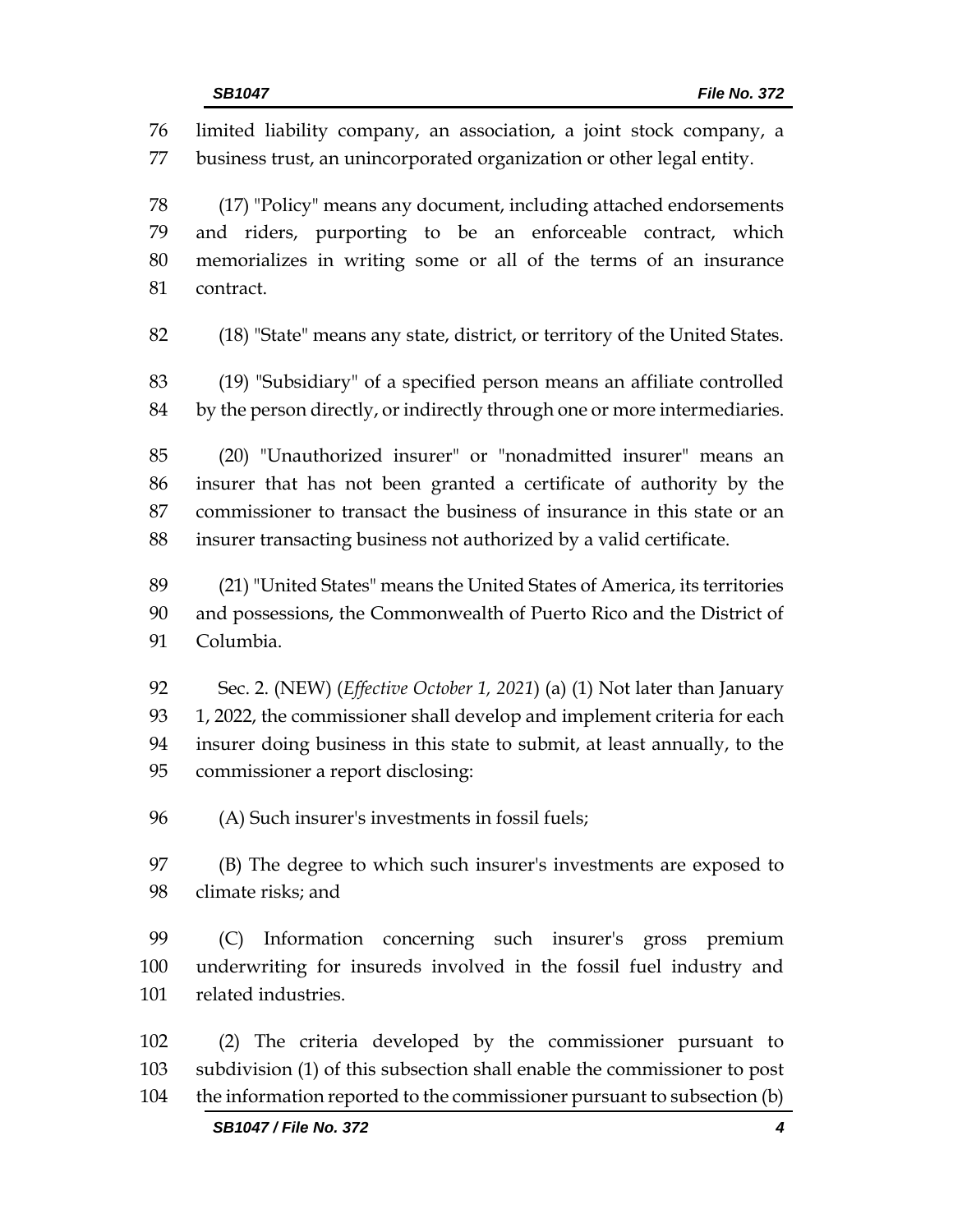of this section on the Insurance Department's Internet web site.

 (b) Not later than March 1, 2022, and annually thereafter, each insurer doing business in this state shall submit a report to the commissioner disclosing the information set forth in subdivision (1) of subsection (a) of this section for the preceding calendar year.

 (c) Not later than April 1, 2022, and annually thereafter, the commissioner shall post the information reported to the commissioner pursuant to subsection (b) of this section on the Insurance Department's Internet web site.

 (d) The commissioner may adopt regulations, in accordance with chapter 54 of the general statutes, to carry out the purposes of this section.

 Sec. 3. (NEW) (*Effective October 1, 2021*) Not later than April 1, 2022, and annually thereafter, the commissioner shall submit a report, in accordance with section 11-4a of the general statutes, to the joint standing committee of the General Assembly having cognizance of matters relating to insurance. The report shall disclose, for the preceding calendar year, the Insurance Department's:

(1) Efforts, if any, to:

 (A) Integrate climate-related risks into the department's regulation and supervision of insurers, including, but not limited to:

- (i) Risk-based capital requirements;
- (ii) Regular supervisory examinations; and
- (iii) Own risk and solvency assessments; and

 (B) Align insurer investment and underwriting activities with the goal expressed by the parties to the United Nations Framework Convention on Climate Change in the Paris Agreement to limit the increase in the global average temperature to one and one-half degrees Celsius above preindustrial levels; and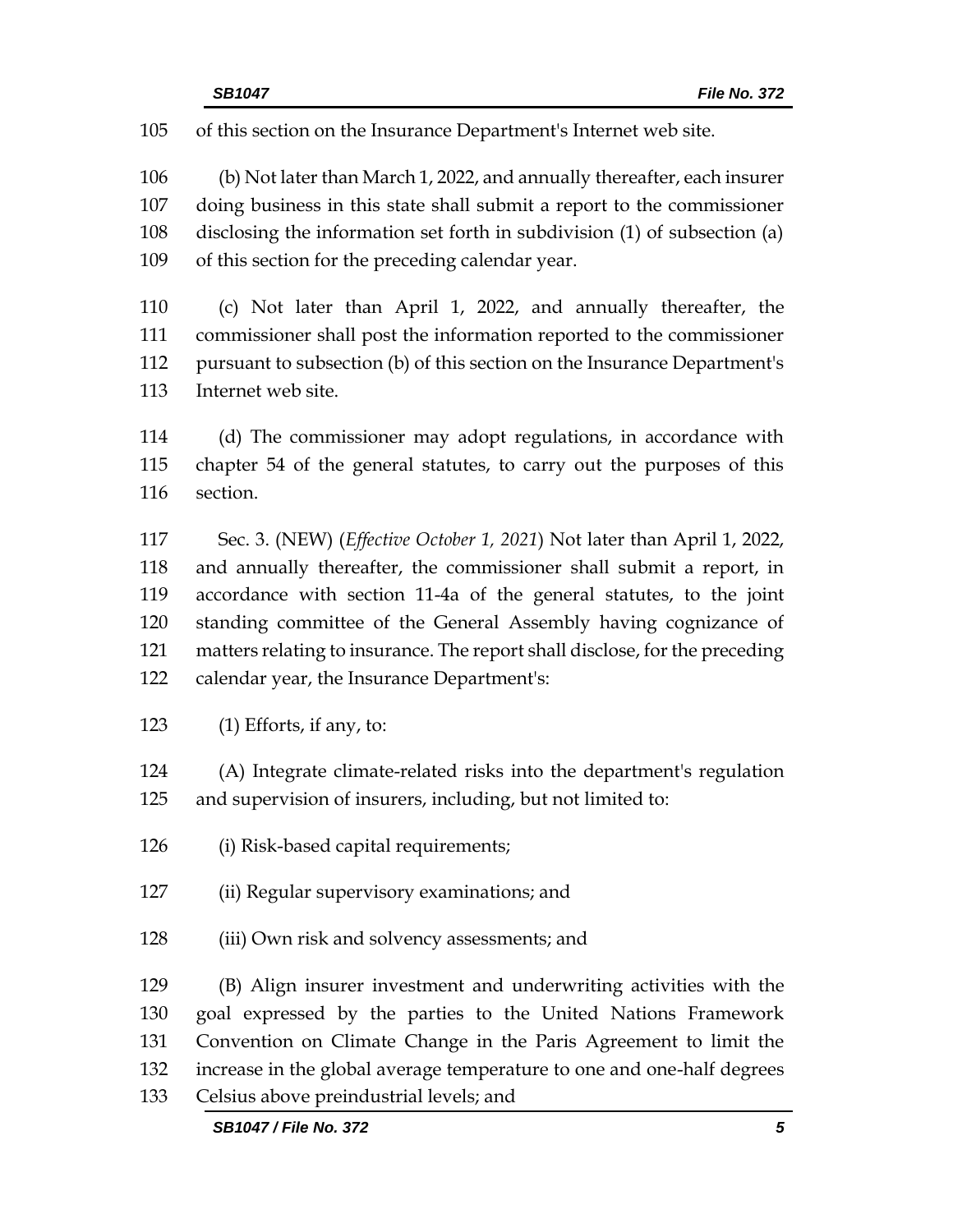134 (2) Regulatory and supervisory actions, if any, to bolster the resilience

135 of insurers to the physical impacts of climate change.

This act shall take effect as follows and shall amend the following sections: Section 1 *October 1, 2021* 38a-1 Sec. 2 *October 1, 2021* New section Sec. 3 *October 1, 2021* New section

*INS Joint Favorable*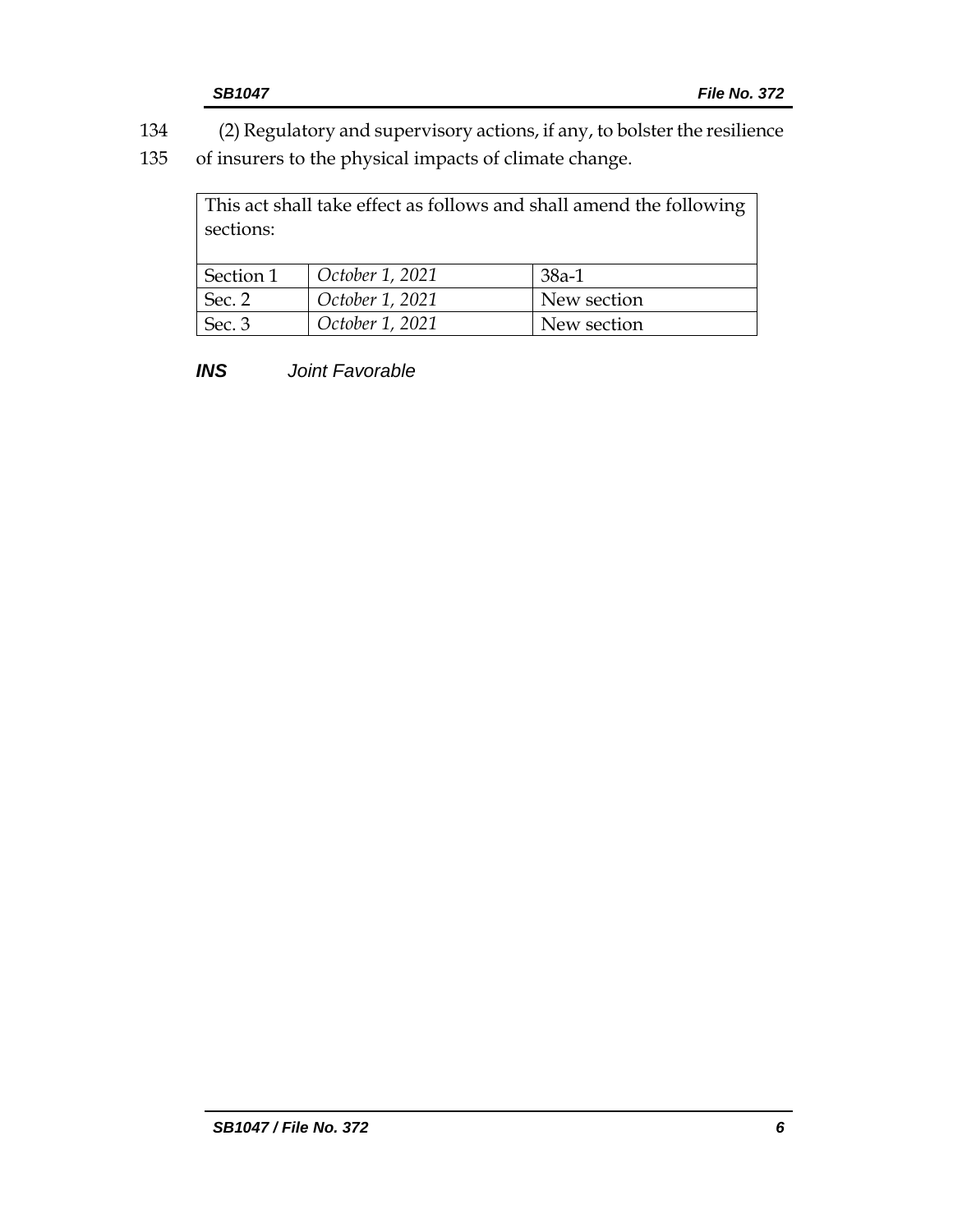*The following Fiscal Impact Statement and Bill Analysis are prepared for the benefit of the members of the General Assembly, solely for purposes of information, summarization and explanation and do not represent the intent of the General Assembly or either chamber thereof for any purpose. In general,*  fiscal impacts are based upon a variety of informational sources, including the analyst's professional *knowledge. Whenever applicable, agency data is consulted as part of the analysis, however final products do not necessarily reflect an assessment from any specific department.*

#### *OFA Fiscal Note*

#### *State Impact:*

| <b>Agency Affected</b> | <b>Fund-Effect</b> | FY 22 \$ | FY 23 \$ |
|------------------------|--------------------|----------|----------|
| Insurance Dept.        | IF - Potential     | Up to    | None     |
|                        | Cost               | 40,000   |          |

Note: IF=Insurance Fund

#### *Municipal Impact:* None

#### *Explanation*

The bill results in a potential one-time cost of up to \$40,000 to the Insurance Fund for consultant services. Under the bill, the Insurance Department (DOI) must develop certain reporting criteria for insurers to report to the agency annually beginning March 1, 2022 and post the results on its website. DOI must also report on the agency's own efforts related to climate change. To the extent that DOI needs outside expertise to establish these reports, the agency is anticipated to incur a cost of up to \$40,000 in FY 22.

#### *The Out Years*

There is no anticipated fiscal impact beyond FY 22.

*Sources: Connecticut Insurance Department*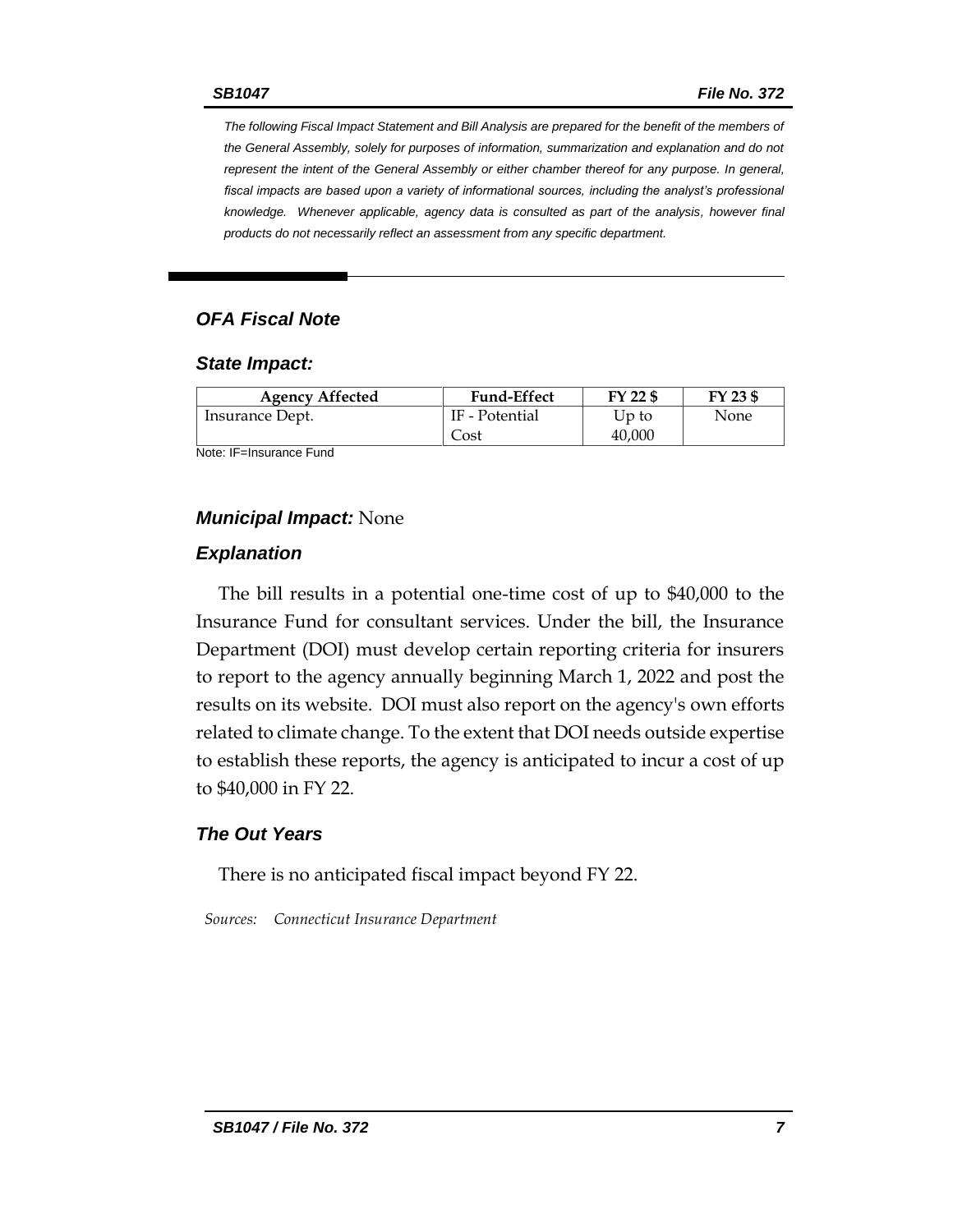# **OLR Bill Analysis SB 1047**

# *AN ACT CONCERNING INSURANCE AND CLIMATE CHANGE.*

### **SUMMARY**

This bill requires the insurance commissioner, by January 1, 2022, to develop and implement criteria for insurers doing business in Connecticut to submit an annual report disclosing the following:

- 1. the insurer's investments in fossil fuels,
- 2. the investments' exposure to climate risks, and
- 3. information on the insurer's gross premium underwriting for insureds involved in the fossil fuel industry and related industries.

It requires insurers doing business in Connecticut, beginning by March 1, 2022, to annually report to the commissioner the above information for the preceding calendar year. The commissioner (1) must post the reports on the department's website by April 1 annually and (2) may adopt implementing regulations.

The bill also requires the commissioner to submit a report to the Insurance and Real Estate Committee annually beginning by April 1, 2022. The report must disclose the department's efforts, if any, in the preceding calendar year to do the following:

- 1. integrate climate-related risks into the department's regulation and supervision of insurers,
- 2. align insurer investment and underwriting activities with the goal of the Paris Agreement on Climate Change to limit the increase in the global average temperature to 1½ degrees Celsius